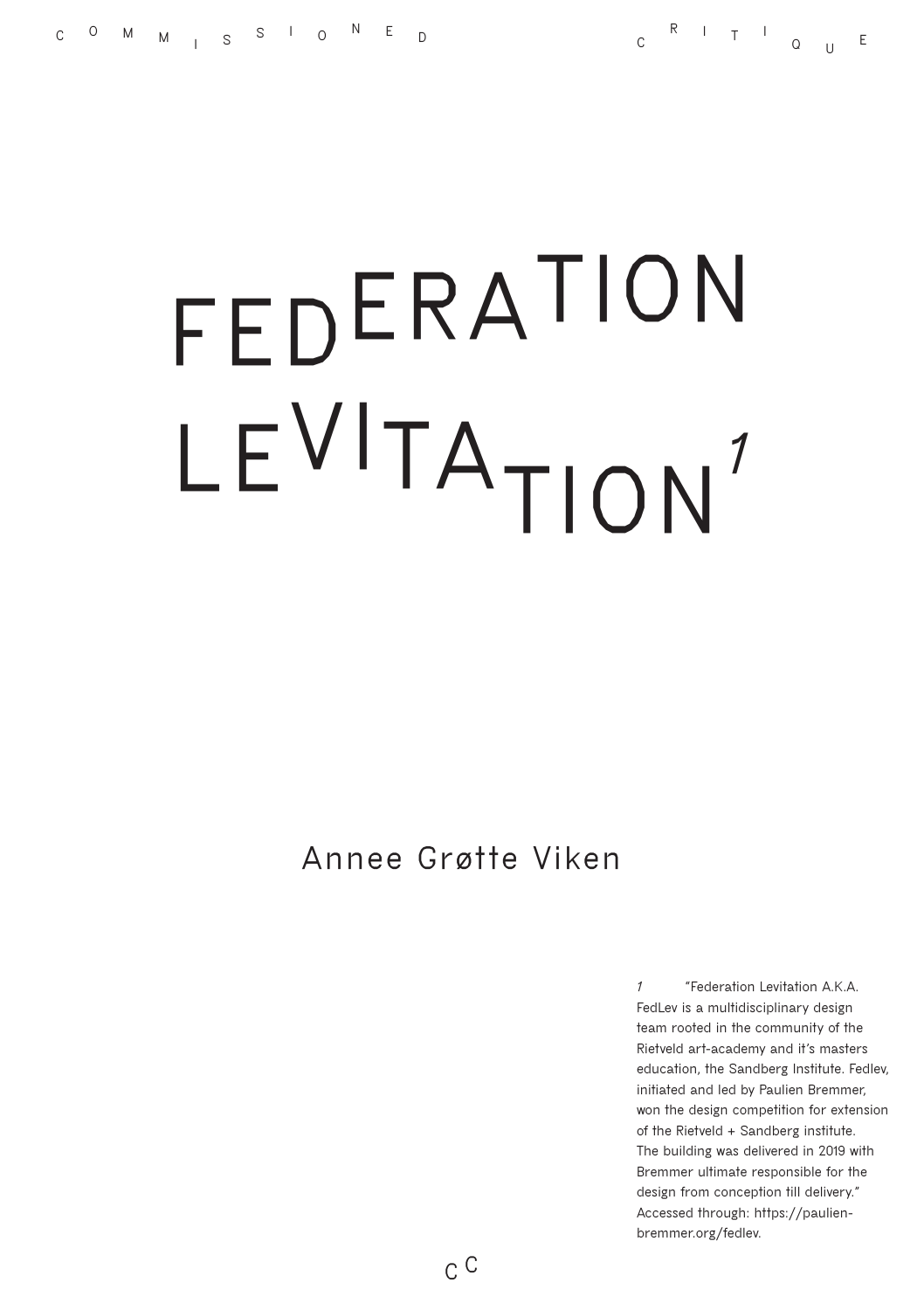*2* **Definitions of 'federation' and 'levitation': [https://dictionary.cambridge.](https://dictionary.cambridge.org/dictionary/english/federation and: https://dictionary.cambridge.org) [org/dictionary/english/federation](https://dictionary.cambridge.org/dictionary/english/federation and: https://dictionary.cambridge.org) [and: https://dictionary.cambridge.org/](https://dictionary.cambridge.org/dictionary/english/federation and: https://dictionary.cambridge.org) [dictionary/english/levitation.](https://dictionary.cambridge.org/dictionary/english/federation and: https://dictionary.cambridge.org)**  *3* **Definition of 'levitation' according to the urban dictionary: [https://](https://www.urbandictionary.com/define.php?term=levitate) [www.urbandictionary.com/define.](https://www.urbandictionary.com/define.php?term=levitate) [php?term=levitate.](https://www.urbandictionary.com/define.php?term=levitate)** **"A group of organizations, countries, regions etc. have joined together to form a larger organization or government with the goal of making someone rise or float, in the air without any physical support."** *<sup>2</sup>*

**"Levitating also means to smoke pot."***<sup>3</sup>*

Considering what Federation Levitation might mean when translated into space, I park my bike in front of the building posing under the abbreviation 'FedLev' named after the team that made it. Levitating, much in the same way that bricks do and spaceships don't,*<sup>4</sup>* I observe how the

second floor, a white elongated volume, rests effortlessly on a frame of glass – like a Persian cat curiously dormant between the two adjacent buildings; one *the Galaxy***, 1979.** housing offices; the other artists. I am back at the

*4* **"The ships hung in the sky in much the same way that bricks don't." Douglas Adams,** *The Hitchhiker's Guide to* 

**<sup>R</sup> <sup>I</sup> <sup>T</sup> <sup>I</sup>**

**<sup>Q</sup> <sup>U</sup> <sup>E</sup>**

Sandberg Instituut for the first time since they moved back to Frederik Roeskestraat and into the new FedLev building; the last addition to the shared grounds of the Gerrit Rietveld Academie and the Sandberg Instituut. Flicking through the architect's website, I couldn't tell if the featured image of the

*5* **See: [https://paulienbremmer.](https://paulienbremmer.org/fedlev) [org/fedlev.](https://paulienbremmer.org/fedlev)** building was a render or a photograph. The building hovers between reality and its previous existence as an image with grace.*<sup>5</sup>* Maybe it's the overall white colour scheme. Maybe it is the sun.



**<sup>A</sup>DAY'S SAIL (WITHIN TOUCH)**

'Interaction' and 'exchange' were the two most prominent keywords I stumbled across in the questions and answer section when reading up on the 'making-of' – of the new building. In their statement, the winning team, 'FedLev' wrote that, "The future of an art school is much more hybrid than the nowadays closed department based environment. Therefore, we want to develop a social and inspiring place where people can meet, develop their work, exchange ideas and give and get feedback. By re-positioning departments, adding a series of new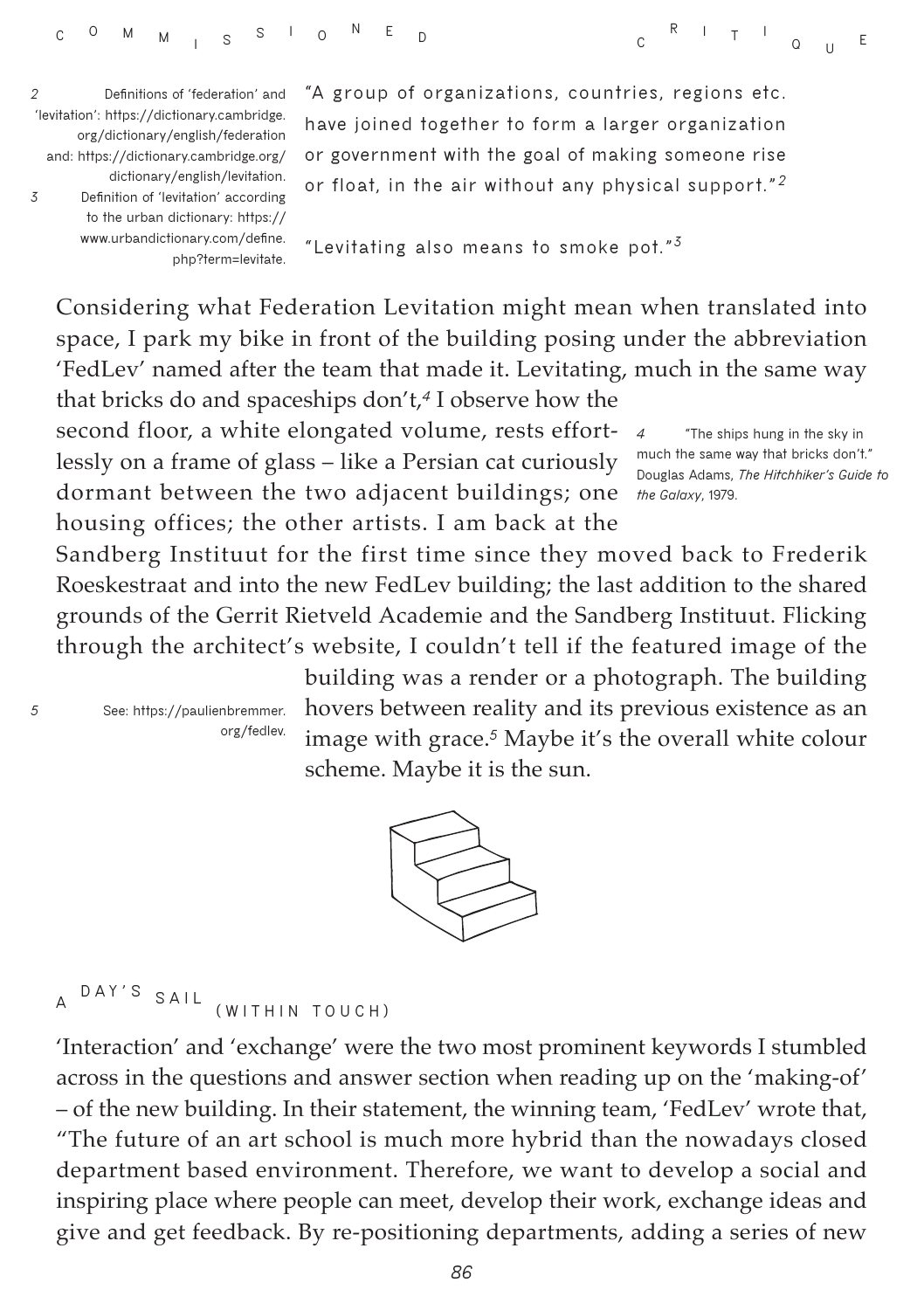**<sup>R</sup> <sup>I</sup> <sup>T</sup> <sup>I</sup> <sup>Q</sup> <sup>U</sup> <sup>E</sup>**

public and hybrid functions, and making the ground floor of the whole complex a multi-disciplinary and improved social space we want to turn the Rietveld/

Sandberg into a contemporary art academy."*<sup>6</sup>* The jury noted however that they "[…] felt that most teams failed to work through the connections between their architectural and pedagogic visions in sufficient depth. In their assumptions about the approach to education there appeared to be some conflict between their ideas

> and the actual practice of the Academy"*<sup>7</sup>*, going on to say

*6* **Statement FedLev, in:** *Newspaper*  **#4, ('VOTE!'), 2012, p. 4. Accessed through: [http://newbuilding.rietvelda](http://newbuilding.rietveldacademie.nl/en/Information/Newspapers/Newspaper-4)[cademie.nl/en/Information/Newspapers/](http://newbuilding.rietveldacademie.nl/en/Information/Newspapers/Newspaper-4) [Newspaper-4.](http://newbuilding.rietveldacademie.nl/en/Information/Newspapers/Newspaper-4) For more information on the DIY project (2011-2014), see these 'newspapers': [http://newbuilding.](http://newbuilding.rietveldacademie.nl/en/Information/Newspapers) [rietveldacademie.nl/en/Information/](http://newbuilding.rietveldacademie.nl/en/Information/Newspapers) [Newspapers.](http://newbuilding.rietveldacademie.nl/en/Information/Newspapers)**

*7* **General remarks of the jury, in:** *Newspaper* **#5, p. 5, 2012. Accessed through: [http://newbuilding.rietvelda](http://newbuilding.rietveldacademie.nl/en/Information/Newspapers/Newspaper-5)[cademie.nl/en/Information/Newspapers/](http://newbuilding.rietveldacademie.nl/en/Information/Newspapers/Newspaper-5) [Newspaper-5.](http://newbuilding.rietveldacademie.nl/en/Information/Newspapers/Newspaper-5)**

that "several of the proposals were based on the desire to do as much as possible collectively, while practical experience shows that each

department wants a place of its own."*<sup>8</sup>*





The first time I stepped onto these grounds was in 2012 to join the recently founded MA programme Studio for Immediate Spaces.*<sup>9</sup>*

A new blank space just as confusing and stressful as it  $\theta$ was invigorating and empowering; with a marker in one hand and a question in the other, we assembled the

*9* **Formerly known as the department of Interior Architecture, see: [www.](http://www.immediatespaces.nl) [immediatespaces.nl](http://www.immediatespaces.nl).**

first week with artist Krijn de Koning. One week and a workshop later, we faced a medium grey-blue, diagonally protruding wall, covering two-thirds of our studio space. It was a ten-centimetre-thick, about five metres long, two metres and ten centimetres high marvel made from slightly bent pine beams covered with almost flush veneer boards painted in this particular tint of blue. It still makes me laugh when I think about how that workshop escalated, and the collective astonishment afterwards of having constructed it. It was so utterly confronting and useless; making the studio far from easier to use, rather much more complicated and most of all incredibly annoying. I think Krijn had more fun than everyone else, baffled by the institute's ingenious 'architecture' department.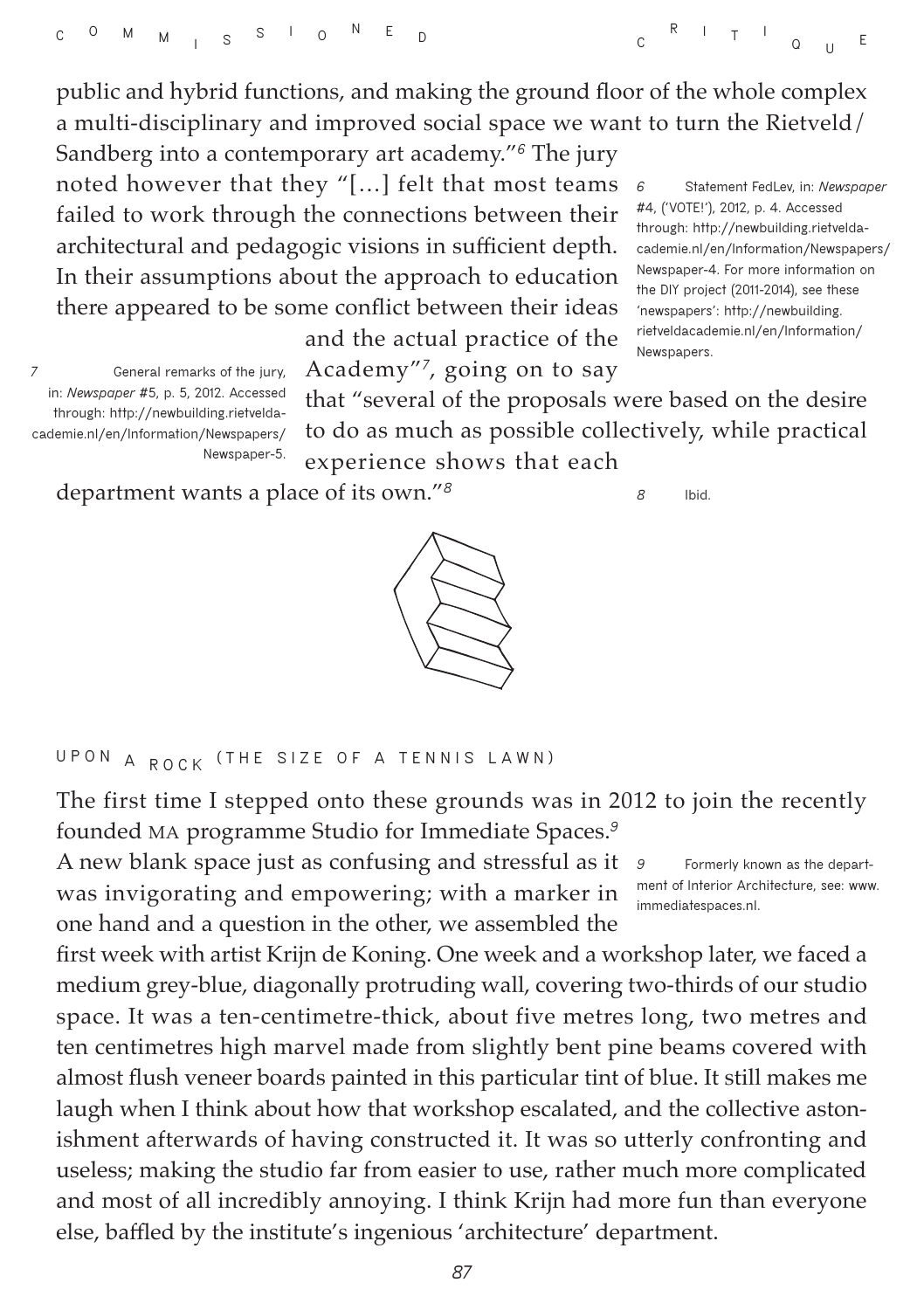**<sup>R</sup> <sup>I</sup> <sup>T</sup> <sup>I</sup> <sup>Q</sup> <sup>U</sup> <sup>E</sup>**

In his essay 'Inventing the Enemy' Umberto Eco writes; "Having an enemy is important not only to define our identity but also to provide us with an obstacle against which to measure our system of values and, in seeking to overcome it, to demonstrate our own worth. So, when there is no

enemy, we have to invent one.<sup>"10</sup> In retrospect, the wall 10 seems as if it was the pure materialisation of our fears. None of us knew what we were supposed to be, we

*10* **Umberto Eco,** *Inventing The Enemy***, New York: Houghton Mifflin Harcourt, 2012, p. 2.**

projected everything and could not agree on anything. We were just as alienated to the space as the wall ended up becoming; its physical presence rendered it real. The quest to define a collective identity culminated in an obstacle against which we could measure ourselves. After the fact, the wall became a source for an unaccountable number of jokes and discussions as we were constantly confronted by it and faced with the on-going challenge of occupying the space around – in addition to being approached by people on a regular basis wanting to know why we had built such a thing. Serving poor explanations or none at all, we bonded over the inadequacy and failure with humour and anger (as the wall was an emotional safe-haven) in the quest for overcoming it up until its inevitable and final destruction about three months later.



# **SO CRITICAL , (HER CHILDREN)**

I sit down on a bench in the courtyard below the main entrance of the Gerrit Rietveld, a space that occurred with the new building, squinting against the sun I try to make out the words spelled out by a sequence of white papers stuck onto the window on the third floor of the Bethem Crouwel building across the grounds overlooking the trash deposit, the ceramic workshop, the Rietveld pavilion and the Gerrit Rietveld. I stretch my neck and read; "... HAVE YOU BEEN", like a message from one giant to another. Benthem Crouwel to Gerrit Rietveld.

In the introduction of the same essay, Umberto Eco shares an anecdote of a cab ride in New York City where upon exchanging facts about themselves, the driver goes on to ask Eco who the enemies of his country are. To this Eco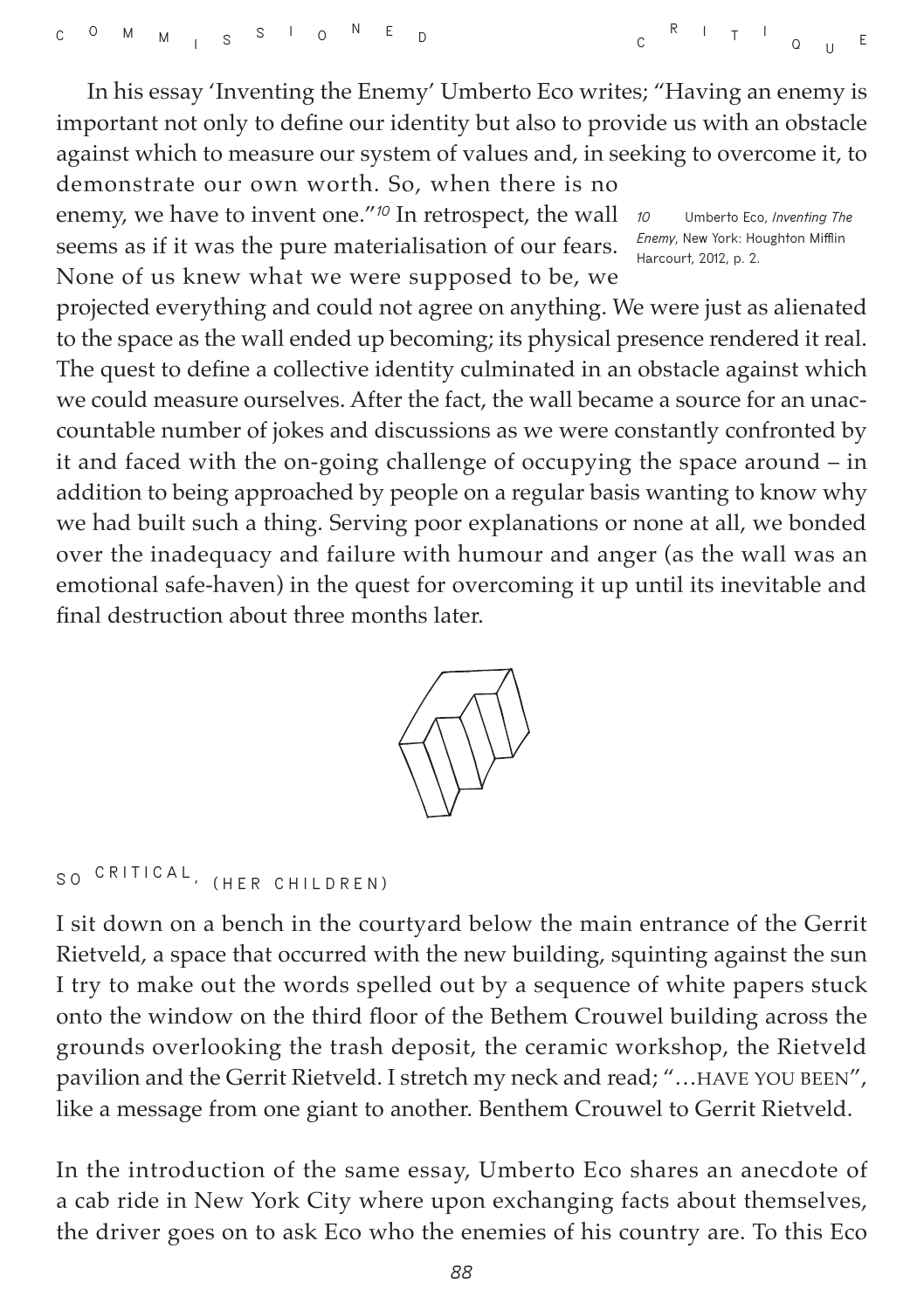responds that they have none, only later to realise that wasn't true – that Italy's misfortune over the last sixty years was having no real, outside enemies, making them instead at constant war with each other.*<sup>11</sup>* Before the FedLev building, the courtyard I'm sitting in (one  $\pi$ *11* **Ibid., p. 1.**

tree and a square of sand surrounded by concrete tiles)

bordered on a large parking lot and somehow disappeared in the transition zone that the two together had become. The new building now has given it closure and created an intimate presence between the structures despite the fact that the staircase of the FedLev is facing its own façade rather than the courtyard. Perhaps just a retrospective plea as a sucker for staircases, but I think it would have done well as additional seating to the courtyard. Even if you don't have a key card and can't enter the door at the top of the stairs, in the spirit of Georges Perec; you could still enjoy a good staircase – and direct access to the rooftop.

```
SOME MOON COUNTRY (UNINHABITED
                    B Y MEN)
```
In my second year at the Sandberg we had to participate in a workshop regarding the new building. Both students of the Rietveld and the Sandberg were to take part. There were talks and presentations, performances, flyers and newspapers. I remember one presentation in particular that ended up in a heated discussion on the subject of 'purpose', but that seemed to be rooted far deeper in a fear of letting go and giving up territory to one another than the question of purpose itself. I can still remember the friction that I felt between the two schools and the sentiments that were passed over to the students. There was a certain obligation to participate, and so people did, but how we could possibly formulate or produce anything of value regarding the project in two days was a mystery to me – especially as no one seemed to really know what we were responding to, or should respond to. During this period, the Sandberg was located almost in its entirety in the Benthem Crouwel building. Most of us were in the understanding that we inhabited an

office building, and not one that was designed to be an art school – a fact I was surprised to find out much later.*<sup>12</sup>* I never heard anyone question the story, nor make attempts to verify it, as it seemed incomprehensible to most of us. Our studio was located on the 7th floor and the exposed ceilings and bland, grey office aesthetic felt alien and far from neutral. However, somewhere within

that framework, it offered a much-appreciated freedom because you didn't really care about it. It came from the outside. It was ugly. It was the enemy.

*<sup>12</sup>* **The Benthem Crouwel building was the second building constructed on the site in 2003 and is shared by the Gerrit Rietveld Academie and the Sandberg Instituut. [https://](https://benthemcrouwel.com/projects/?cat=education#education-gerrit-rietveld-academy-amsterdam-1044) [benthemcrouwel.com/projects/?cat=ed](https://benthemcrouwel.com/projects/?cat=education#education-gerrit-rietveld-academy-amsterdam-1044)[ucation#education-gerrit-rietveld-acade](https://benthemcrouwel.com/projects/?cat=education#education-gerrit-rietveld-academy-amsterdam-1044)[my-amsterdam-1044](https://benthemcrouwel.com/projects/?cat=education#education-gerrit-rietveld-academy-amsterdam-1044)**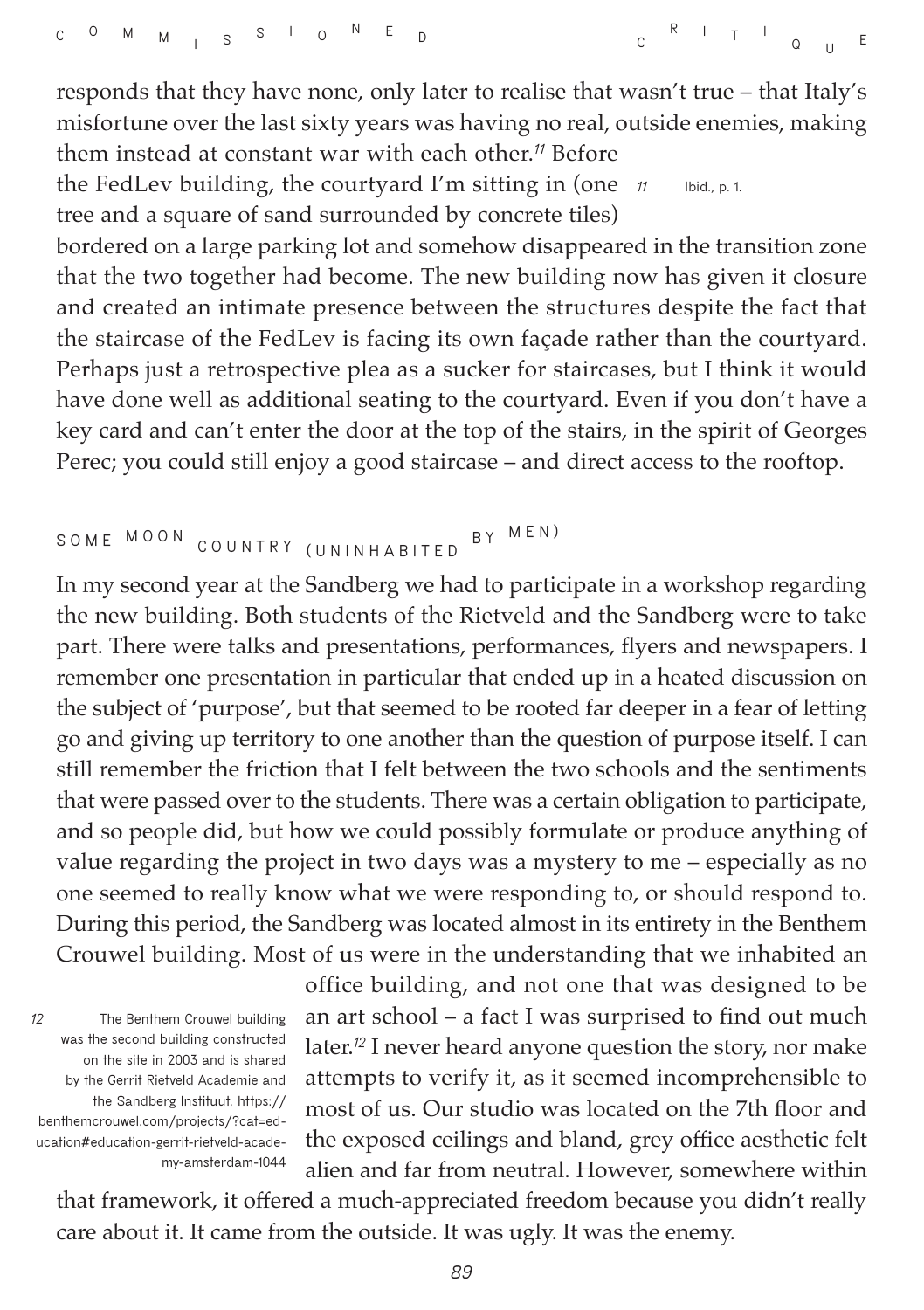

#### **SOME SOFT MOUND O F (GREEN OR PINK)**

Keeping in mind the office as a component of the future architecture of MA education, during an interview on the importance of space exploration, author and astrophysicist Neil deGrasse Tyson, said that the sole key for unleashing

*13* **"The greatest discoveries in the history of our species come about when smart people are given the latitude to think freely in whatever way suits their interest in cosmic knowledge." Neil deGrasse Tyson in an interview with 'Foreign Affairs' ('Neil deGrasse Tyson On Space Exploration') [09:55]. Accessed through: [https://www.youtube.com/]( https://www.youtube.com/watch?v=eoxWy1v-EGU) [watch?v=eoxWy1v-EGU.]( https://www.youtube.com/watch?v=eoxWy1v-EGU)** curiosity reaching far beyond the cosmos is simply to give smart people freedom and space to do exactly what they want.*<sup>13</sup>* If freedom means "the condition or right of being able or allowed to do, say, think, etc. whatever you want to, without

being controlled or limited,"*<sup>14</sup>* what does it mean to give someone space? Literally, if I

*14* **Definition of 'freedom': [https://](https://dictionary.cambridge.org/dictionary/english/freedom) [dictionary.cambridge.org/dictionary/](https://dictionary.cambridge.org/dictionary/english/freedom) [english/freedom](https://dictionary.cambridge.org/dictionary/english/freedom).**

ask someone to give me space it would usually mean "please leave me alone for an indefinite amount of time". So, when does space become an enemy and when does it mean freedom? Especially if an enemy is

*15* **Definition of 'enemy': [https://](https://dictionary.cambridge.org/dictionary/english/enemy) [dictionary.cambridge.org/dictionary/](https://dictionary.cambridge.org/dictionary/english/enemy) [english/enemy.](https://dictionary.cambridge.org/dictionary/english/enemy)** 'something that harms something else' as in "familiarity is the enemy of desire"?*<sup>15</sup>* As other educational constraints are left behind, the Sandberg Instituut has the opportunity to offer both freedom and space,

however abstract or concrete. FedLev is the last component of that fraction. A social hybrid nine years in the making.

From my spot in the courtyard I observe the white braided metal casing of the building fold open, as a snake shedding its skin the sunscreens are pushed aside unravelling the interior façade. In the weeks and months after the building was finished, it kept popping up on my Instagram feed. Beautiful shots of clean, neatly organised spaces. Details intertwined in a white, eggshell, light grey

colour scheme, beautiful handmade tiles,*<sup>16</sup>*wide concrete steps and poetic curtains in a pleasing symbiosis with slick metal and rainbow sheet material. The façade did well. There is something magical about that moment when a building belongs to no one. The

*16* **The tiles are by alumna (Ceramics department) Caro de Jonge, see: [http://newbuilding.rietveldacademie.](http://newbuilding.rietveldacademie.nl/en/The-New-Building/Design/Fedlevs-Design) [nl/en/The-New-Building/Design/](http://newbuilding.rietveldacademie.nl/en/The-New-Building/Design/Fedlevs-Design) [Fedlevs-Design.](http://newbuilding.rietveldacademie.nl/en/The-New-Building/Design/Fedlevs-Design)**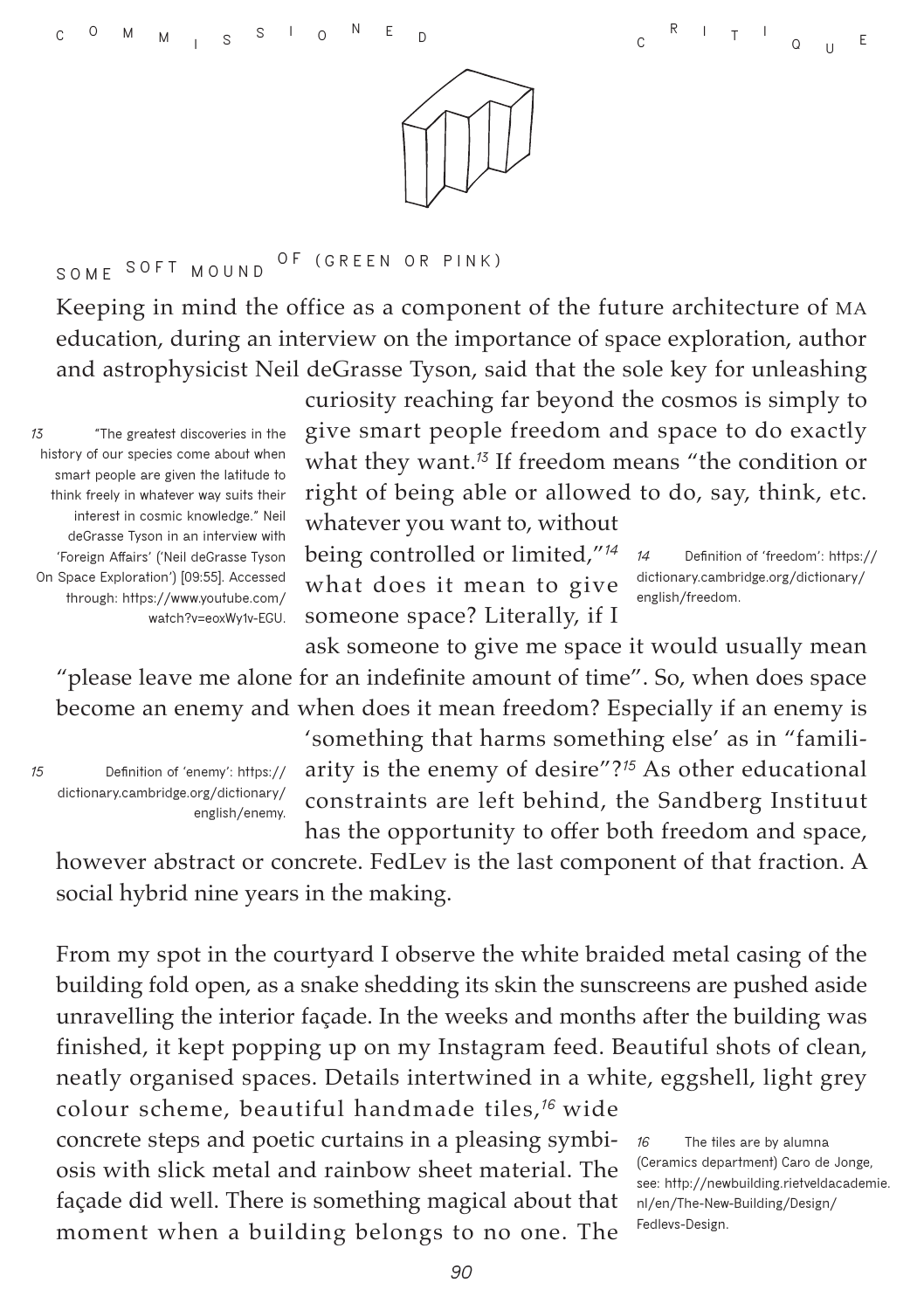moment in which it is so often portrayed: after it's finished and before it's inhabited, when it hovers in perfect buoyancy – a state that is perfect because it can never be permanent. Upon entering the studios after graduation-rush madness it is hard to tell from my feed where these well-defined, striking spaces are. The building is occupied, but seems alien to its newfound existence, as if bewildered

*17* **The Rietveld building is a municipal monument, see: [https://nl.wikipedia.](https://nl.wikipedia.org/wiki/Lijst_van_gemeentelijke_monumenten_in_Amsterdam-Zuid) [org/wiki/Lijst\\_van\\_gemeentelijke\\_monu](https://nl.wikipedia.org/wiki/Lijst_van_gemeentelijke_monumenten_in_Amsterdam-Zuid)[menten\\_in\\_Amsterdam-Zuid.](https://nl.wikipedia.org/wiki/Lijst_van_gemeentelijke_monumenten_in_Amsterdam-Zuid)**

to what's next. The building has, perhaps in its newness, perhaps in form, an inherent wish to be kept clean, like a little architectural chapel. If Rietveld would whisper 'do not touch',<sup>17</sup> FedLev would echo 'be neat'.

**<sup>R</sup> <sup>I</sup> <sup>T</sup> <sup>I</sup>**

**<sup>Q</sup> <sup>U</sup> <sup>E</sup>**



## **LIKE <sup>A</sup> DESOLATE SEA- BIRD, ( ALONE )**

**After a long haul of personality tests and other games, she had finally been admitted last year. Intertwined in the city fabric, you could attend on- or offline. It was perfect. Her character resembled herself in many ways except for the turquoise hue and some special algorithmic tattoos she had made after the webinar on fungus the first week. It was nice, this way she could chew on getting them done for real. Last week she had signed up for a few talks, but as usual been too busy catching everything Live so she made sure to tick off having it transcribed and dropped in her inbox as they finished. She tapped into her virtual studio – it was large, white walls, floor to ceiling windows and an open roof – and opted for the old-fashioned layout instead of the traditional desk space. She pressed the toolbox and had the wall tool come up. While playing with her space, a notification from 'catch' popped up. She had recently started a research on witchcraft and dropped a few relevant keywords into the interest-pool to see whom she could connect with. The turnout was great. The letters in the message played as if set on fire and ended as a charred stamp, she opened the chat. It turned out they were both fifty-fifty online and offline attendees, and as the two of them happened to be in town, they** 

*91*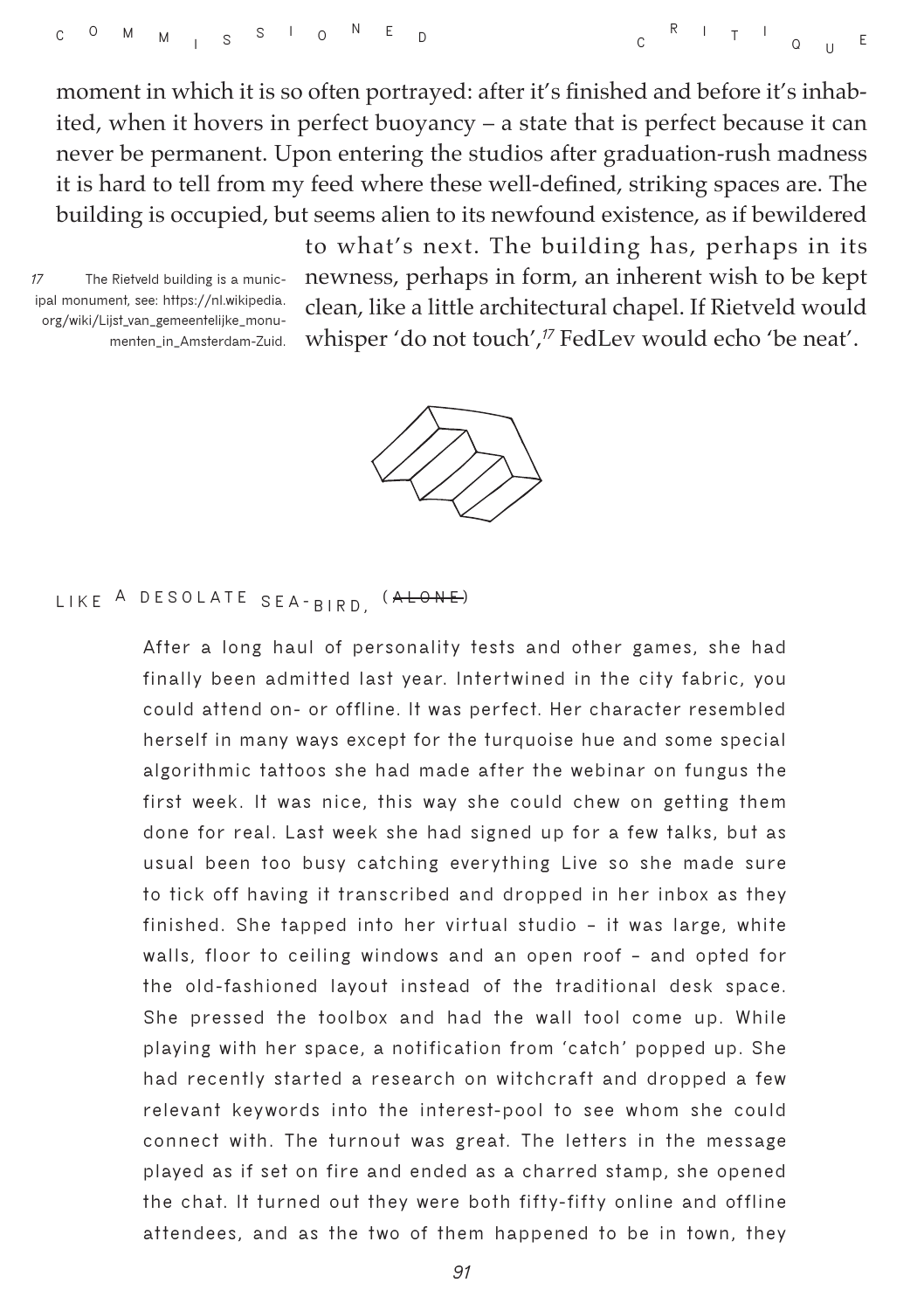**decided to meet up at one of the hubs in town instead of in the virtual one. The academy had spots all over the city. These would be subject to change, and at the moment they included a club, a lecture boat, two cafés, a fab-lab, an experimental farm kitchen, a 'neighbourhood' canteen, rotating exhibition spaces, and a few odd project spaces, storefronts, and monitor screens. She suggested heading to the academy's food generator – a farm and herb garden on the north side of town. In addition to the lab- and cultivation part they occupied several greenhouses perfect for an afternoon work session. These were always quite full so she made sure to sign up for a spot before logging out and heading for her bike.**



### LIKE THE LEATHERN (EYELID OF A LIZARD)

Having found someone with a key card willing to show me around I enter one of the permanent studios on the first floor. As I step inside, the gap between vision and use seems striking. It is, in addition to the entrance, equipped with two transparent garage doors on each short-end of the space, making the studio seem restlessly waiting for a multi-purpose, multi-flexible use, involving a lot of interaction and exchange. It looks as easy to inhabit as a double-door elevator. The garage doors were added later upon requests from

each department wanting their own space. Balancing between a myriad of tables, trash, materials, chairs, closets and sculptures hiding fridges*<sup>18</sup>*, I can't help but wonder whether or not the future of MA education is an online one as the protected environment, the interactive white cube studios and the 1953 Eames *Hang it all* offices in the Benthem Crouwel building seem more comfortable as an image and a backdrop than a facilitator for actual making.

*18* **"Other equipment related to food/drinks. For safety as well as insurance reasons, it is not permitted to use other appliances such as coffee makers, kettles, sandwich irons, microwave ovens, refrigerators etc. in the building. They will be removed. The inventory of the pantry remains there and cannot be taken elsewhere." Sandberg Houserules, 'DEF Summary Houserules February' 2019, PDF, p. 2.**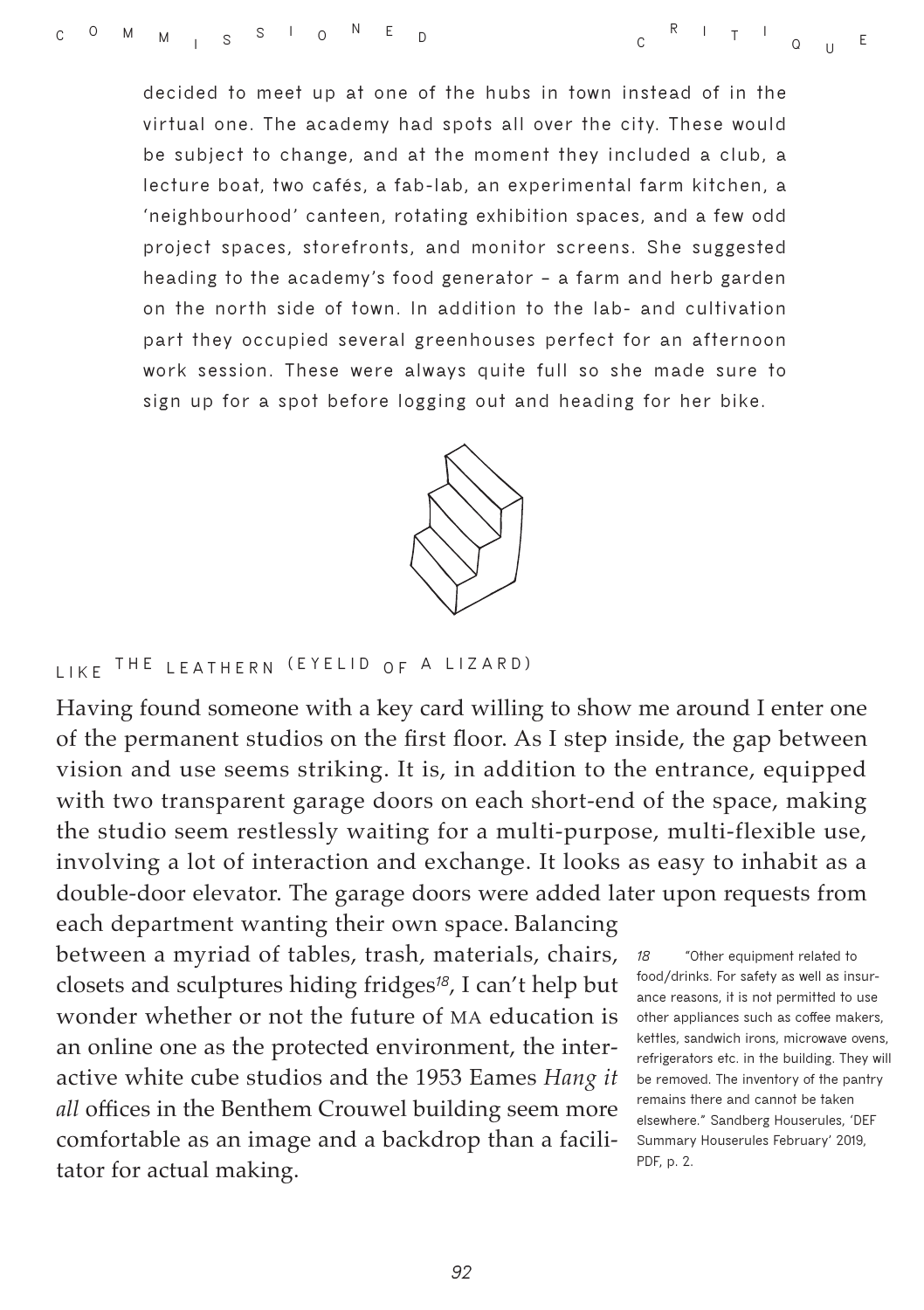

I get the impression that people with less material-based practices have adapted better to the new building than the ones with a more material-based one; guessing it takes less time to occupy a space when your studio weighs 1.25 kg and can be accessed anywhere and placed on any flat surface. But upon asking, some students tell me that even though they are mostly working on their laptops, they are not overly excited about their new space when comparing it to Overschiestraat 188 – the former temporary location of the Sandberg. They express a sincere loss of freedom and tell me that there are too many constraints in their new studio. Unimpressed by the newness, they shrug and state that there "were fruit flies in the old, and there are fruit flies in the new. Nothing much has changed". Their style of occupation seems to resonate with their story. It looks as if they have been told to inhabit a Victorian bedroom, shuffled things around a bit but given up and fallen asleep with a half-eaten sandwich smeared into the crisp white sheets of a neatly made bed.

There is always a sentiment about what is lost, but I have been to Overschiestraat 188 and I can see why they would feel this way. The Overschiestraat was a warehouse adapted for the school but not made for it, and so it was free of assigned 'visions' and imposed rules. No one owned it and everyone had to adapt. But did it only work because it was temporary? Because everyone knew that it wouldn't last? Or because no one cared? Or because teachers/staff and students were in it together, fighting the same enemy? Or were they enemies of each other in their intent towards its utility?



Entering another permanent realm one garage door further I come to the fine arts containers, each measuring three by four meters, 12m<sup>2</sup> times nine cubicles, shared between about fifteen students. It might sound like a generous offer but peaking inside they look cramped and feel unpleasant to work in, especially as the white lacquered container aesthetic dominate the spaces leaving very little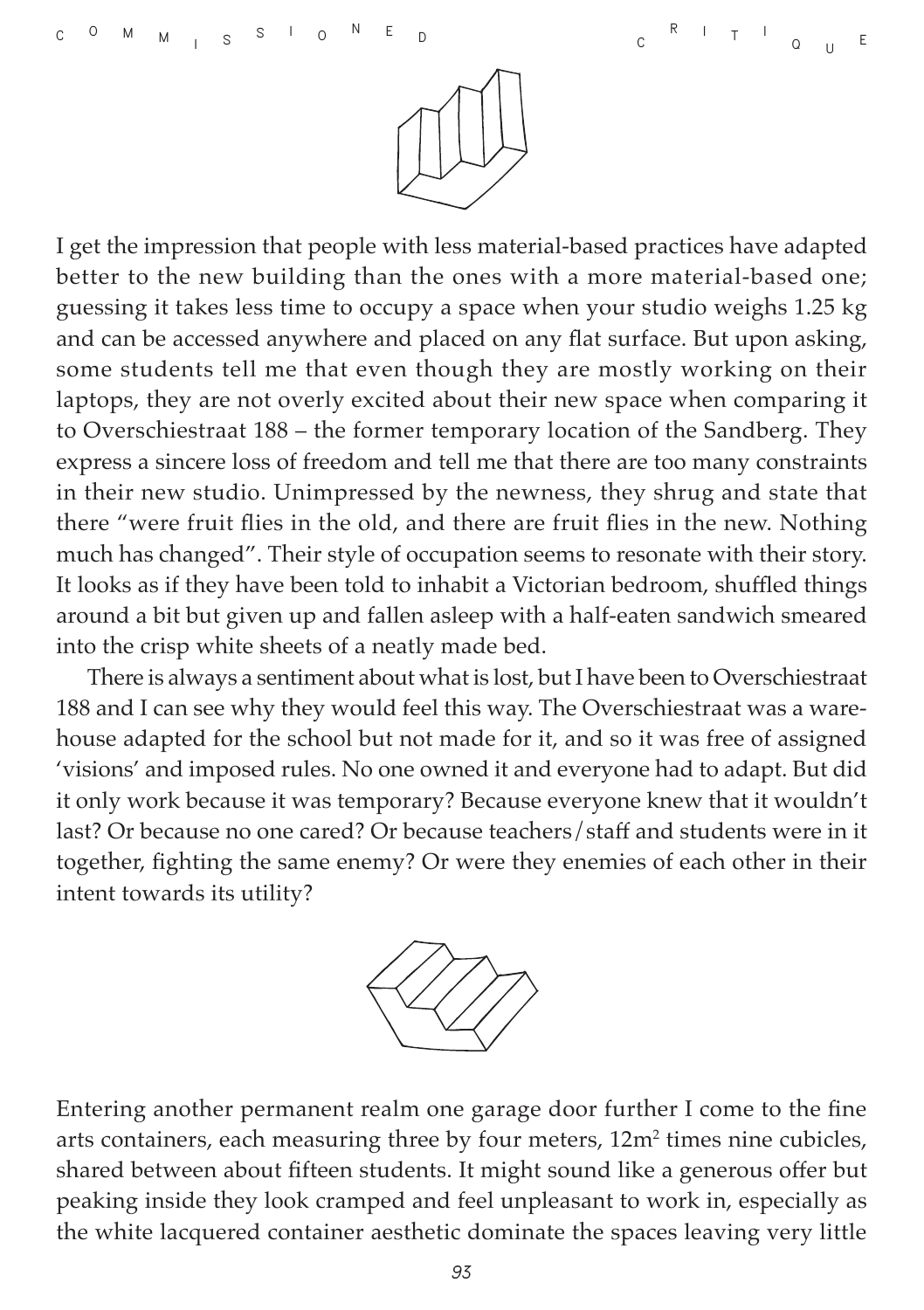room for anything else. They give me a feeling of forced containment and an unresolved problem that led to a solution based on resistance rather than openness. It is the result of another retrospective plea, as the department wanted individual workspaces that meant cutting into its already assigned shared, open space. As a consequence, their shared space is now directly accessible by a total of fourteen doors and three garage doors. Shared workspace sounds nice, a hallway doubling as workspace could work, as a gathering place – why not. But when in truth it resembles more a heavy trafficked street, can we still pretend that these other spaces exist?



**T O SHED ALL (SUPERFLUITIES)** *1 9*

I can't help but think that the building seems to have materialised multiple facets of the fear that seeped through the workshop I attended so long ago. The

*19* **All cursive headlines are extracted from: Virginia Woolf,** *To The Lighthouse***, Penguin Books, Hogarth Press, 1966, pp. 7, 11, 16, 21, 24, 40, 41, 51.**

intense presence of the wood workshop in the building seems like a constant reminder of territory – howling from its glass cube; who is afraid of losing, and who is afraid of giving in. All the while MA education roots itself in the

*20* **The interior was designed by the British artist Nils Norman [https://rietvel](https://rietveldacademie.nl/en/page/1210/library)[dacademie.nl/en/page/1210/library.](https://rietveldacademie.nl/en/page/1210/library)** anther of a plant as pollen waiting for the wind. In a review of the art academy in Bergen,*<sup>20</sup>* the author, clearly obsessed with the design and intention of the world-premiered architects who'd penned it, seemed

unable to process that the architects' 'vision' had been allowed to be altered by the means of temporary structures – by the people that actually *were* the future art academy. The library sips its coffee calmly, it assumed its expertise in the layout of libraries, and without further ado, engaged someone else to take care of its design.*<sup>21</sup>*

If flexibility is the future, how come it is so rigid? If transparency is key, how come it is locked up? If freedom

*21* **Pernille Akselsen 'Tåler en truck', in:** *Arkitektur N***. (19 December 2017) pp. 58-67.**

is valued, how come it is predefined? As much as this essay has made an attempt to convey thoughts on the topic of the future architecture of MA education, I ask myself, have I really 'BEEN'? The German sociologist George Simmel wrote: "The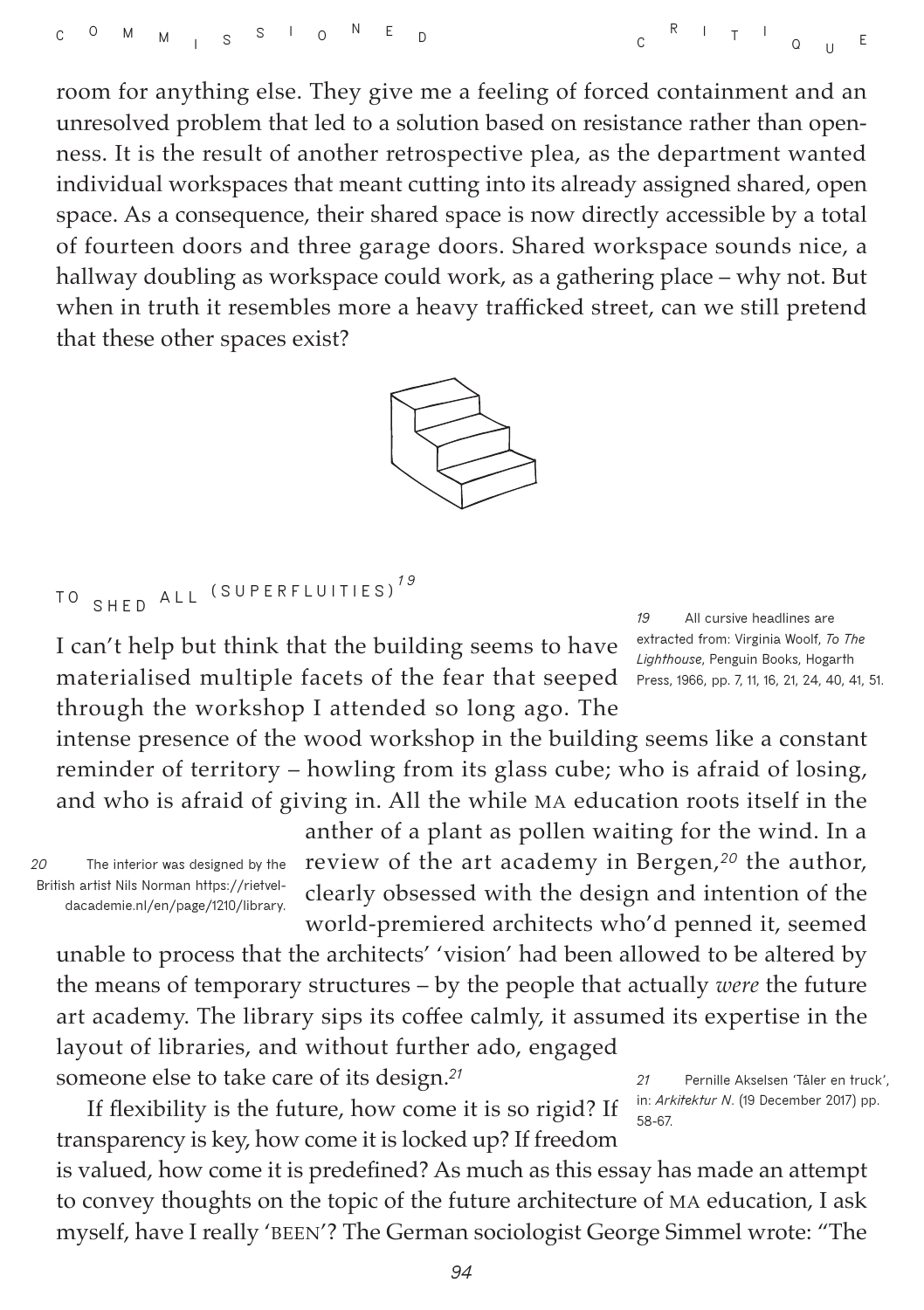*22* **George Simmel,** *Sociology***, Koninklijke Brill, 2009 (Original; Georg Simmel,** *Soziologie***, Berlin: Duncker & Humblot, 1967.)** boundary is not a spatial fact with sociological effects, but a sociological reality that is formed spatially".*<sup>22</sup>* In the end, MA education is pollen, people that catch the wind and meet over a horchata 9000 km later. Perhaps here architecture's shortcomings lay in facilitating too

much, and its urge to insist is the grey-blue protruding wall, the needed enemy; the trigger for recognising beliefs that will spur occupation and change confines whether it is existing frameworks and their consequential exclusion and exclusivity, preformatted visions or architecture as knowledge capital. In the future, MA education should be less concerned with safekeeping architecture and more concerned with offering its smart people freedom and space to do exactly what they want. I exit the canteen, look up and read

"HOW HAVE YOU BEEN?"

Annee Grøtte Viken is a writer, researcher, artist and interior architect interested in the creation and understanding of space at large. She has published a book on the subject of 'spaces in fiction', done research on fiction and materials at the Jan van Eyck Academie with the collaborative practice Alberg Rosa, and is currently working on visual storytelling in relation to cultural identity and belonging thanks to Trøndelag Fylkeskommune, Norway. She teaches creative writing at the MA programme Corporeal at ArtEZ and holds an MA from Studio for Immediate Spaces at the Sandberg Instituut.